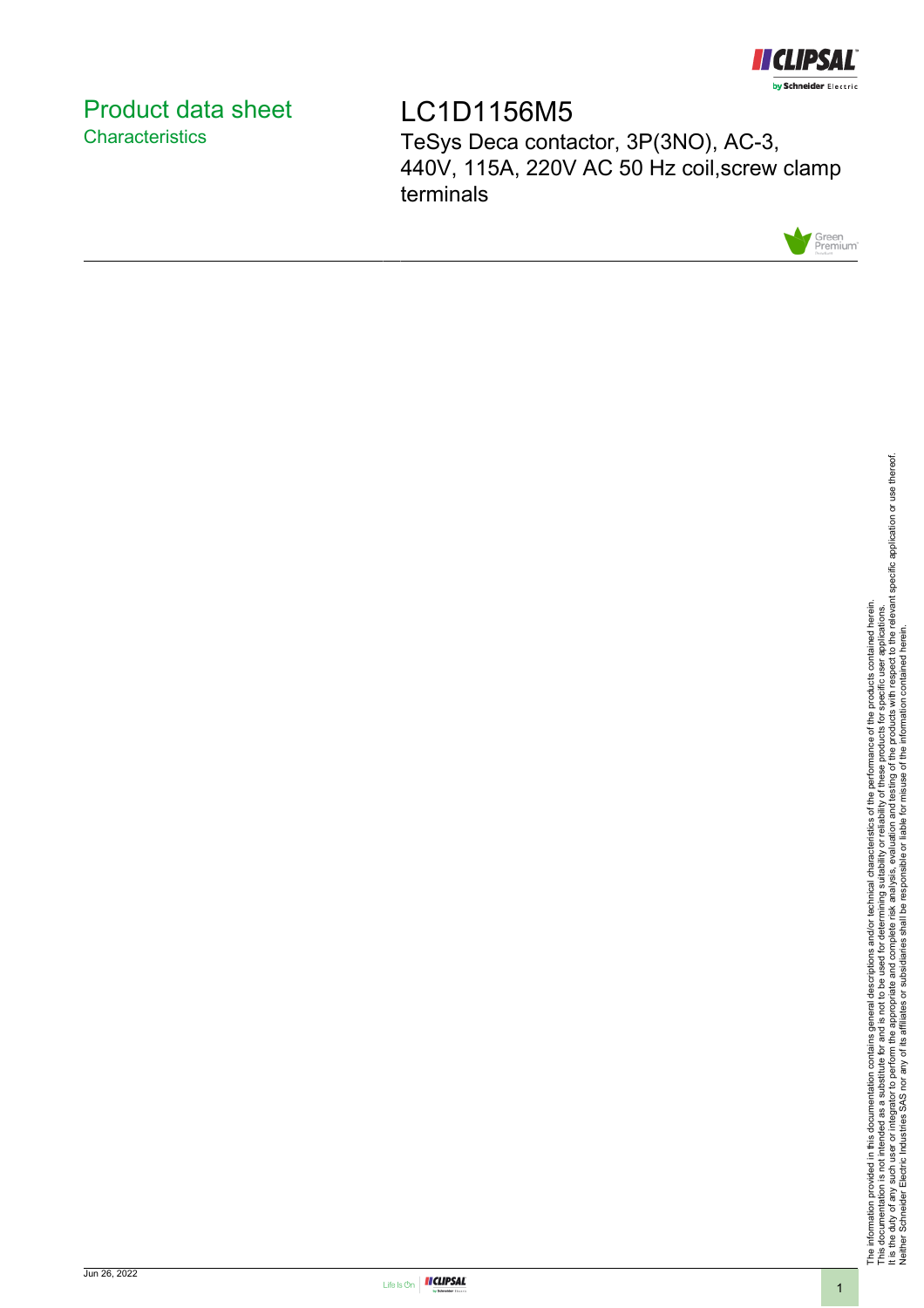

| Main                                           |                                                                                                                                                                                                                                                                                         |
|------------------------------------------------|-----------------------------------------------------------------------------------------------------------------------------------------------------------------------------------------------------------------------------------------------------------------------------------------|
| Range                                          | TeSys                                                                                                                                                                                                                                                                                   |
| Product name                                   | TeSys D<br><b>TeSys Deca</b>                                                                                                                                                                                                                                                            |
| Product or component<br>type                   | Contactor                                                                                                                                                                                                                                                                               |
| Device short name                              | LC <sub>1</sub> D                                                                                                                                                                                                                                                                       |
| Contactor application                          | Resistive load<br>Motor control                                                                                                                                                                                                                                                         |
| Utilisation category                           | $AC-4$<br>$AC-1$<br>$AC-3$                                                                                                                                                                                                                                                              |
| Poles description                              | 3P                                                                                                                                                                                                                                                                                      |
| Power pole contact<br>composition              | 3 NO                                                                                                                                                                                                                                                                                    |
| [Ue] rated operational<br>voltage              | Power circuit: <= 1000 V AC 25400 Hz<br>Power circuit: <= 300 V DC                                                                                                                                                                                                                      |
| [le] rated operational<br>current              | 200 A (at <60 °C) at <= 440 V AC AC-1 for power<br>circuit<br>115 A (at $\leq 60$ °C) at $\leq$ 440 V AC AC-3 for power<br>circuit                                                                                                                                                      |
| Motor power kW                                 | 30 KW at 220230 V AC 50/60 Hz (AC-3)<br>55 KW at 380400 V AC 50/60 Hz (AC-3)<br>59 KW at 415440 V AC 50/60 Hz (AC-3)<br>75 KW at 500 V AC 50/60 Hz (AC-3)<br>80 KW at 660690 V AC 50/60 Hz (AC-3)<br>65 KW at 1000 V AC 50/60 Hz (AC-3)<br>18.5 kW at 400 V AC 50/60 Hz (AC-4)          |
| Motor power HP (UL /<br>CSA)                   | 30 Hp at 200/208 V AC 50/60 Hz for 3 phases<br>motors<br>40 Hp at 230/240 V AC 50/60 Hz for 3 phases<br>motors<br>75 Hp at 460/480 V AC 50/60 Hz for 3 phases<br>motors<br>100 hp at 575/600 V AC 50/60 Hz for 3 phases<br>motors                                                       |
| Control circuit type                           | AC at 50 Hz                                                                                                                                                                                                                                                                             |
| [Uc] control circuit<br>voltage                | 220 V AC 50 Hz                                                                                                                                                                                                                                                                          |
| Auxiliary contact<br>composition               | 1 NO + 1 NC                                                                                                                                                                                                                                                                             |
| [Uimp] rated impulse<br>withstand voltage      | 8 kV conforming to IEC 60947                                                                                                                                                                                                                                                            |
| Overvoltage category                           | Ш                                                                                                                                                                                                                                                                                       |
| [Ith] conventional free<br>air thermal current | 200 A (at 60 °C) for power circuit                                                                                                                                                                                                                                                      |
| Irms rated making<br>capacity                  | 1260 A at 440 V for power circuit conforming to IEC<br>60947<br>140 A AC for signalling circuit conforming to IEC<br>60947-5-1<br>250 A DC for signalling circuit conforming to IEC<br>60947-5-1                                                                                        |
| Rated breaking capacity                        | 1100 A at 440 V for power circuit conforming to IEC<br>60947                                                                                                                                                                                                                            |
| [Icw] rated short-time<br>withstand current    | 250 A 40 °C - 10 min for power circuit<br>550 A 40 °C - 1 min for power circuit<br>950 A 40 °C - 10 s for power circuit<br>1100 A 40 °C - 1 s for power circuit<br>100 A - 1 s for signalling circuit<br>120 A - 500 ms for signalling circuit<br>140 A - 100 ms for signalling circuit |
| Associated fuse rating                         | 250 A gG at <= 690 V coordination type 1 for power<br>circuit<br>200 A gG at <= 690 V coordination type 2 for power<br>circuit<br>10 A gG for signalling circuit                                                                                                                        |
| Average impedance                              | 0.6 mOhm - Ith 200 A 50 Hz for power circuit                                                                                                                                                                                                                                            |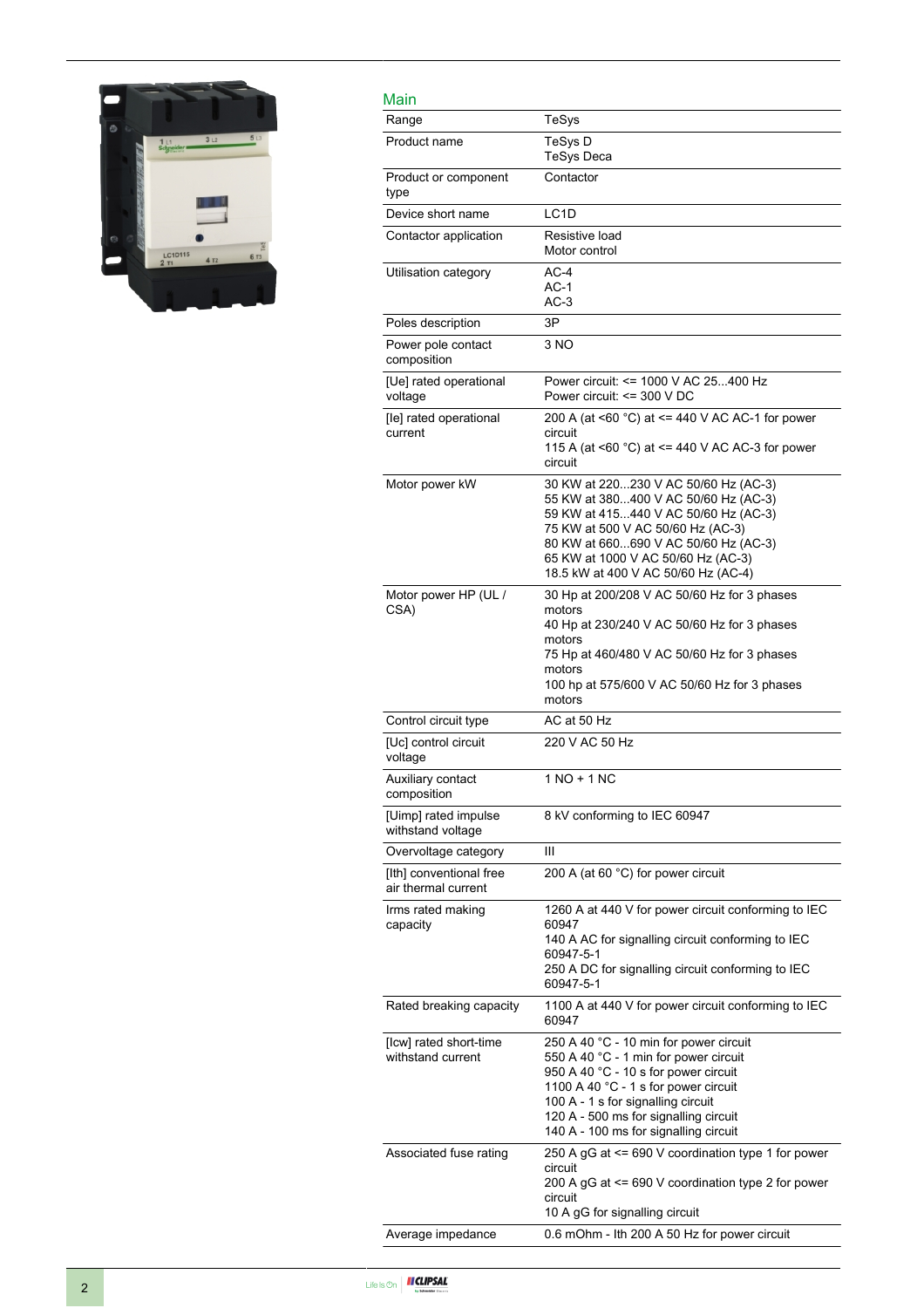| [Ui] rated insulation<br>voltage | Power circuit: 600 V CSA certified<br>Power circuit: 600 V UL certified<br>Power circuit: 1000 V conforming to IEC 60947-4-1<br>Signalling circuit: 690 V conforming to IEC 60947-1<br>Signalling circuit: 600 V CSA certified<br>Signalling circuit: 600 V UL certified                                                                                                                                                                   |
|----------------------------------|--------------------------------------------------------------------------------------------------------------------------------------------------------------------------------------------------------------------------------------------------------------------------------------------------------------------------------------------------------------------------------------------------------------------------------------------|
| <b>Electrical durability</b>     | 0.8 Mcycles 200 A AC-1 at Ue <= 440 V<br>0.95 Mcycles 115 A AC-3 at Ue <= 440 V                                                                                                                                                                                                                                                                                                                                                            |
| Power dissipation per<br>pole    | 24 W AC-1<br>7.9 W AC-3                                                                                                                                                                                                                                                                                                                                                                                                                    |
| Front cover                      | With                                                                                                                                                                                                                                                                                                                                                                                                                                       |
| Mounting support                 | Rail<br>Plate                                                                                                                                                                                                                                                                                                                                                                                                                              |
| Standards                        | CSA C22.2 No 14<br>EN 60947-4-1<br>EN 60947-5-1<br>IEC 60947-4-1<br>IEC 60947-5-1<br><b>UL 508</b>                                                                                                                                                                                                                                                                                                                                         |
| <b>Product certifications</b>    | UL<br><b>RINA</b><br>GOST<br>CCC<br>BV<br><b>CSA</b><br>LROS (Lloyds register of shipping)<br>GL<br><b>DNV</b><br><b>UKCA</b>                                                                                                                                                                                                                                                                                                              |
| Connections - terminals          | Control circuit: lugs-ring terminals (external<br>diameter: 8 mm)<br>Power circuit: lugs-ring terminals (external diameter:<br>25 mm)<br>Power circuit: bars 1 cable(s) - busbar cross section:<br>$5 \times 25$ mm                                                                                                                                                                                                                        |
| <b>Tightening torque</b>         | Control circuit: 1.2 N.m - on lugs-ring terminals - with<br>screwdriver flat Ø 6 mm M3.5<br>Control circuit: 1.2 N.m - on lugs-ring terminals - with<br>screwdriver Philips No 2 M3.5<br>Power circuit: 12 N.m - on lugs-ring terminals<br>hexagonal screw head 13 mm M8<br>Power circuit: 12 N.m - on bars hexagonal screw<br>head 13 mm M8<br>Control circuit: 1.2 N.m - on lugs-ring terminals - with<br>screwdriver pozidriv No 2 M3.5 |
| Operating time                   | 620 ms opening<br>2050 ms closing                                                                                                                                                                                                                                                                                                                                                                                                          |
| Safety reliability level         | B10d = 1369863 cycles contactor with nominal load<br>conforming to EN/ISO 13849-1<br>B10d = 20000000 cycles contactor with mechanical<br>load conforming to EN/ISO 13849-1                                                                                                                                                                                                                                                                 |
| Mechanical durability            | 8 Mcycles                                                                                                                                                                                                                                                                                                                                                                                                                                  |
| Maximum operating rate           | 2400 cyc/h 60 °C                                                                                                                                                                                                                                                                                                                                                                                                                           |

#### **Complementary**

| Coil technology                 | Without built-in suppressor module                                                                                               |
|---------------------------------|----------------------------------------------------------------------------------------------------------------------------------|
| Control circuit voltage limits  | 0.30.6 Uc (-4070 °C): drop-out AC 50 Hz<br>0.851.1 Uc (-4055 °C) operational AC 50 Hz<br>11.1 Uc (5570 °C): operational AC 50 Hz |
| Inrush power in VA              | 300 VA 50 Hz cos phi 0.8 (at 20 °C)                                                                                              |
| Hold-in power consumption in VA | 22 VA 50 Hz cos phi 0.3 (at 20 °C)                                                                                               |
| Heat dissipation                | 38 W at 50 Hz                                                                                                                    |
| Auxiliary contacts type         | Type mechanically linked 1 NO + 1 NC conforming to IEC 60947-5-1<br>Type mirror contact 1 NC conforming to IEC 60947-4-1         |
| Signalling circuit frequency    | 25.400 Hz                                                                                                                        |
| Minimum switching current       | 5 mA for signalling circuit                                                                                                      |
| Minimum switching voltage       | 17 V for signalling circuit                                                                                                      |